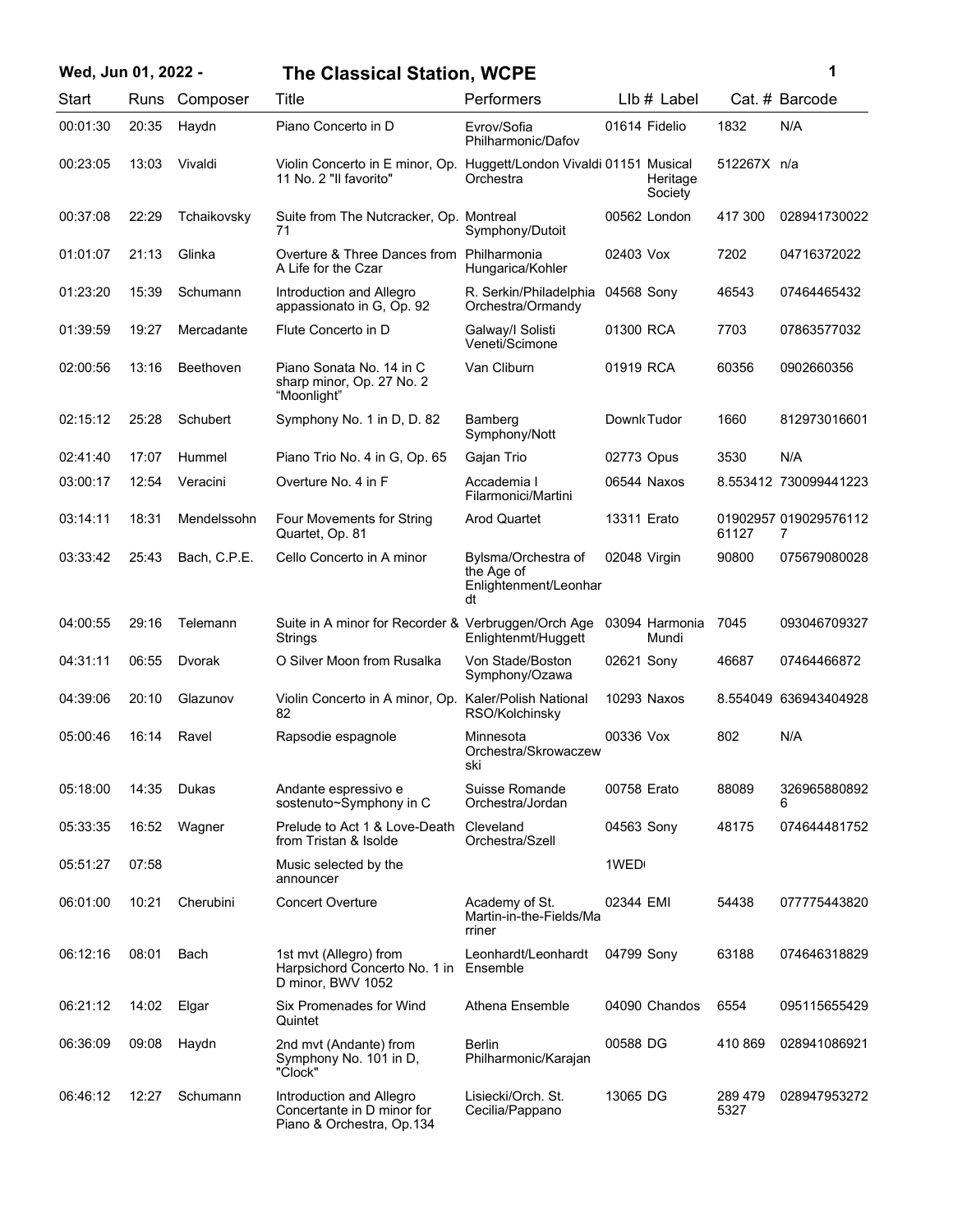| Wed, Jun 01, 2022 - |       |               | <b>The Classical Station, WCPE</b>                                                                                |                                                                                      |            |                                      |         | 2                     |
|---------------------|-------|---------------|-------------------------------------------------------------------------------------------------------------------|--------------------------------------------------------------------------------------|------------|--------------------------------------|---------|-----------------------|
| Start               |       | Runs Composer | Title                                                                                                             | Performers                                                                           |            | $Llb#$ Label                         |         | Cat. # Barcode        |
| 07:00:14            | 11:05 | Vivaldi       | Cello Concerto in C minor, RV<br>401                                                                              | Chang/London<br>Chamber<br>Orchestra/Warren-Gre<br>en                                | 07945 EMI  |                                      | 34791   | 509992347910<br>4     |
| 07:12:34            | 10:42 | Chopin        | 2nd mvt (Larghetto) from Piano Giacometti/Rotterdam 12040 Brilliant<br>Concerto No. 1 in E minor, Op. Young<br>11 | Philharmonic/van Beck                                                                |            | Classics                             | 94994   | 502842194994<br>9     |
| 07:24:51            | 09:35 | <b>Brahms</b> | 4th mvt (Allegro con spirito)<br>from Symphony No. 2 in D, Op. Philharmonic/Alsop<br>73                           | London                                                                               |            | 06619 Naxos                          |         | 8.557429 747313242924 |
| 07:35:41            | 13:47 | Grieg         | Four Piano Pieces, Op. 1                                                                                          | Eva Knardahl                                                                         | 02081 BIS  |                                      | 107     | 731859000107<br>3     |
| 07:50:43            | 08:41 | Waldteufel    | Tres Jolie (A Waltz)                                                                                              | Slovak State<br>Philharmonic/Walter                                                  |            | 06543 Naxos                          |         | 8.553956 730099495622 |
| 08:00:59            | 05:24 | Massenet      | <b>Meditation from Thais</b>                                                                                      | Chang/Berlin<br>Philharmonic/Domingo                                                 | 05823 EMI  | Classics                             | 57220   | 724355722027          |
| 08:07:38            | 14:12 | Rossini       | Introduction, Theme &<br>Variations for Clarinet and<br>Orchestra                                                 | Johnson/English<br>Chamber<br>Orchestra/Groves                                       |            | 01198 Musical<br>Heritage<br>Society | 512072  | N/A                   |
| 08:23:05            | 05:17 | Handel        | Air from Water Music, Suite in<br>F                                                                               | Berlin<br>Philharmonic/Karajan                                                       | 03658 EMI  |                                      | 65914   | 724356591424          |
| 08:30:22            | 03:10 | Strauss Sr.   | Radetzky March                                                                                                    | Cincinnati Pops/Kunzel 05618 Telarc                                                  |            |                                      | 80547   | 089408054723          |
| 08:34:47            | 10:18 | Debussy       | Prelude to the Afternoon of a<br>Faun                                                                             | Lloyd/London<br>Symphony/Previn                                                      | 00374 EMI  |                                      | 47001   | n/a                   |
| 08:46:20            | 05:43 | Vieuxtemps    | Brilliant Salon Piece, Op 22 No. Godhoff/Ingwersen                                                                |                                                                                      | 02001 Koch | Schwann                              | 310 042 | 900272310042<br>6     |
| 08:53:18            | 06:07 |               | Music selected by the<br>announcer                                                                                |                                                                                      | 1WED       |                                      |         |                       |
| 09:01:15            | 22:52 | Beethoven     | Piano Sonata No. 7 in D, Op.<br>10 No. 3                                                                          | <b>Richard Goode</b>                                                                 |            | 10459 Elektra<br>Nonesuch            | 79213   | D 103122              |
| 09:25:22            | 12:03 | Wassenaer     | Concerto No. 1 in G                                                                                               | Academy of St.<br>Martin-in-the-Fields/Ma<br>rriner                                  | 00830 Argo |                                      | 410 205 | 028941020529          |
| 09:38:55            | 20:32 | D'Indy        | Piano Trio No. 2, Op. 98                                                                                          | Prunyi/New Budapest 04089 Marco Polo 8.223691 730099369121<br><b>Quartet members</b> |            |                                      |         |                       |
| 10:01:17            | 23:57 | <b>Bruch</b>  | Violin Concerto No. 1 in G<br>minor, Op. 26                                                                       | Perlman/Royal<br>Concertgebouw/Haitink                                               | 13710 EMI  |                                      | 47074   | 077774707428          |
| 10:26:44            | 32:35 | Svendsen      | Symphony No. 2 in B flat, Op.<br>15                                                                               | Oslo<br>Philharmonic/Jansons                                                         | 01489 EMI  |                                      | 49769   | 077774976923          |
| 11:01:09            | 09:14 | Wagner        | Prelude to Act 1 from<br>Lohengrin                                                                                | Royal<br>Concertgebouw/Haitink                                                       |            | 01626 Philips                        | 420 886 | 028942088627          |
| 11:11:38            | 21:41 | Zelenka       | Overture in F                                                                                                     | Camerata<br>Bern/Wijnkoop                                                            |            | 11328 Archiv<br>Produktion           | 423 703 | 028942370326          |
| 11:34:49            | 10:59 | <b>Delius</b> | The Walk to the Paradise<br>Garden                                                                                | Royal<br>Philharmonic/Del Mar                                                        |            | 06689 Unicorn-Ka 2073<br>nchana      |         | 053068207324          |
| 11:47:03            | 12:21 | Magnard       | Overture for Orchestra, Op. 10                                                                                    | Orchestra of the<br>Toulouse<br>Capitole/Plasson                                     | 01807 EMI  |                                      | 49080   | 077774908023          |
| 12:01:14            | 01:44 | Bach          | Corrente from Partita No. 5 in<br>G, BWV 829                                                                      | <b>Richard Goode</b>                                                                 |            | 10489 Nonesuch 79483                 |         | n/a                   |
| 12:04:13            | 15:19 | Schumann      | Fairy Tales for Clarinet, Viola<br>and Piano, Op. 132                                                             | Bagg/Hawkins/Oehler                                                                  |            | 06021 Centaur                        | 2581    | 044747258126          |
| 12:20:47            | 07:53 | Vivaldi       | Flute Concerto in G, Op. 10<br>No. 6                                                                              | Debost/Chamber<br>Orchestra of<br>Toulouse/Auriacombe                                | 01503 EMI  |                                      | 69143   | 509997691432<br>4     |
| 12:30:10            | 19:55 | Fauré         | Piano Trio in D minor, Op. 120 Shaham/Eguchi/Smith 06164 Canary                                                   |                                                                                      |            | Classics                             | 1239    | 699675123925          |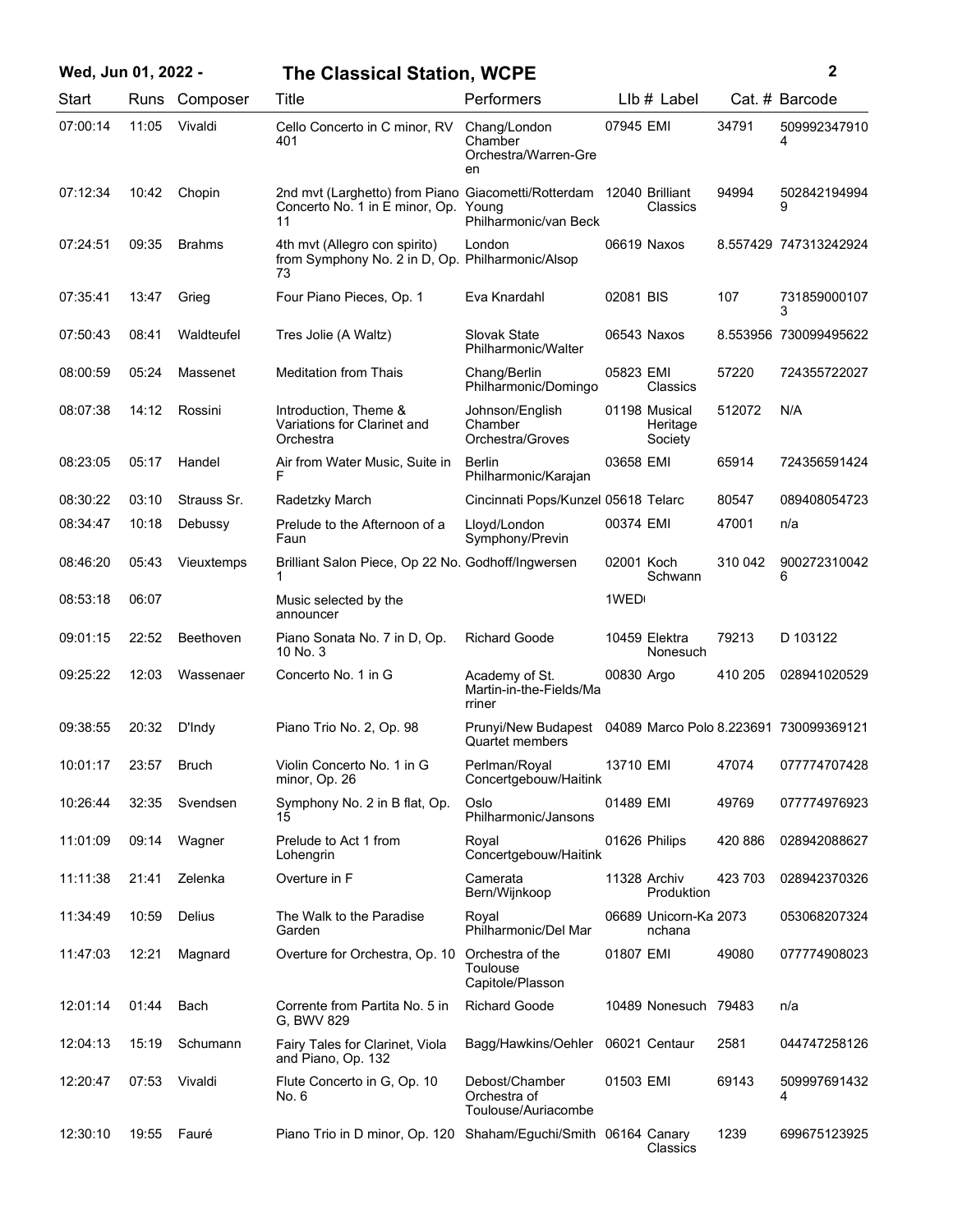| Wed, Jun 01, 2022 - |       |                     | <b>The Classical Station, WCPE</b>                                             |                                                          |              |                                      |                | 3                                           |
|---------------------|-------|---------------------|--------------------------------------------------------------------------------|----------------------------------------------------------|--------------|--------------------------------------|----------------|---------------------------------------------|
| Start               |       | Runs Composer       | Title                                                                          | Performers                                               |              | LIb # Label                          |                | Cat. # Barcode                              |
| 12:51:20            | 08:05 |                     | Music selected by the<br>announcer                                             |                                                          | 1WED         |                                      |                |                                             |
| 13:01:15            | 16:51 | Beach               | Piano Trio in A minor, Op. 150 Toledo Trio                                     |                                                          |              | 09726 Musical<br>Heritage<br>Society | 512283Z n/a    |                                             |
| 13:19:36            | 24:31 | Schubert            | Selections from Rosamunde,<br>D. 797                                           | Chicago<br>Symphony/Levine                               | 00281 DG     |                                      | 415 137        | 028941513724                                |
| 13:45:37            | 13:48 | Massonneau          | Oboe Quartet in F                                                              | Goodwin/Terzetto                                         |              | 04954 Harmonia<br>Mundi              | 907220         | 093046722029                                |
| 14:01:15            | 09:26 | Glinka              | Jota Aragonaise                                                                | <b>Tchaikovsky Moscow</b><br>Radio<br>Symphony/Fedoseyev |              | 03547 Harmonia<br>Mundi              | 288 114        | N/A                                         |
| 14:11:56            | 22:16 | Haydn               | Symphony No. 094 in G.<br>"Surprise"                                           | Hanover<br>Band/Goodman                                  |              | 01936 Nimbus                         | 5126           | 083603512620                                |
| 14:35:42            | 23:42 | Bizet               | Children's Games, Op. 22<br>(Jeux d'enfants)                                   | San Francisco Ballet<br>Orchestra/West                   |              | 11002 Reference 131<br>Recordings    |                | 030911113124                                |
| 15:01:14            | 12:31 | Chopin              | Polonaise Fantasy in A flat, Op. Richard Goode<br>61                           |                                                          |              | 04878 Nonesuch 79452                 |                | n/a                                         |
| 15:15:15            | 19:51 | Mozart              | Serenade No. 13 in G, K. 525<br>"Eine kleine Nachtmusik"                       | <b>Moscow</b><br>Virtuosi/Spivakov                       | 01929 RCA    |                                      | 60066          | 090266006625                                |
| 15:36:21            | 23:02 | <b>Berwald</b>      | Grand Septet in B flat                                                         | Nash Ensemble                                            | 10683 CRD    |                                      | 3344           | 750582084720                                |
| 16:00:38            | 05:54 | Kreisler            | Praeludium and Allegro                                                         | Capucon/Bellom                                           | 13986 Erato  |                                      |                | 190296520013                                |
| 16:07:27            | 09:12 | Strauss, R.         | Neapolitan Folk Life from Aus<br>Italien, Symphonic Fantasy,<br>Op. 16         | Cleveland<br>Orchestra/Welser-Most                       | Downk The    | Cleveland<br>Orchestra               | 0001           | 081004232012<br>3                           |
| 16:17:34            | 04:47 | Grainger            | Handel in the Strand                                                           | Bournemouth<br>Sinfonietta/Montgomer<br>у                |              | 01105 Chandos                        | 8377           | N/A                                         |
| 16:23:16            | 17:15 | Khachaturian        | Suite from Masquerade                                                          | London<br>Symphony/Black                                 |              | 01968 London                         | 417 062        | 028941706225                                |
| 16:41:46            | 13:06 | Telemann            | Concerto in F for 3 Violins from Amsterdam Baroque<br>Tafelmusik, Part II      | Orchestra/Koopman                                        | 01602 Erato  |                                      | 85394          | 08908853942                                 |
| 16:55:47            | 03:38 | Traditional         | Irish Tune from County Derry                                                   | Lloyd Webber/English<br>Chamber<br>Orchestra/Cleobury    | 07908 DG     |                                      | 0000209        | 028947289425                                |
| 17:00:40            | 04:37 | Joplin              | The Chrysanthemum (An<br>Afro-American Intermezzo)                             | Roy Eaton                                                | 02096 Sony   |                                      | 62833          | 074646283325                                |
| 17:06:12            | 07:21 | Delius              | On Hearing the First Cuckoo in Hallé<br>Spring                                 | Orchestra/Barbirolli                                     | 06690 EMI    |                                      | 65119          | 724356511927                                |
| 17:14:28            | 14:01 | Eichner             | Harp Concerto in C                                                             | Chalan/Antiqua Musica 04990 Philips<br>Orchestra/Couraud |              |                                      | 289 462<br>179 | 028946217924                                |
| 17:29:44            | 12:03 | Strauss Jr.         | Daydreams (a concert waltz)                                                    | Czecho-Slovak State<br>Philharmonic/Walter               |              |                                      |                | 02335 Marco Polo 8.223220 489103023220<br>4 |
| 17:42:42            | 09:40 | Humperdinck         | Dream Pantomime from Hansel Boston Pops/Fiedler<br>and Gretel                  |                                                          | 02488 BMG    |                                      | 60876          | 090266087624                                |
| 17:53:17            | 06:06 | Beethoven           | 2nd mvt (Adagio) from Piano<br>Sonata No. 8 in C minor, Op.<br>13 "Pathetique" | Garrick Ohlsson                                          |              | 04140 Arabesque Z6677                |                | 026724667725                                |
| 18:00:38            | 10:05 | Vaughan<br>Williams | Overture to The Wasps                                                          | London<br>Philharmonic/Handley                           |              | 00928 Chandos                        | 8330           | N/A                                         |
| 18:11:38            | 07:18 | Handel              | Passacaglia, Gigue and<br>Menuet from Trio Sonata in G,<br>Op. 5 No. 4         | English<br>Concert/Pinnock                               | 04894 Archiv |                                      | 453 451        | 028945345123                                |
| 18:20:11            | 05:44 | ensel               | Mendelssohn-H 4th mvt (Allegro) from String<br>Quartet in E flat               | Ciompi Quartet                                           | 04913 VAC    |                                      | N/A            | 702987004827                                |